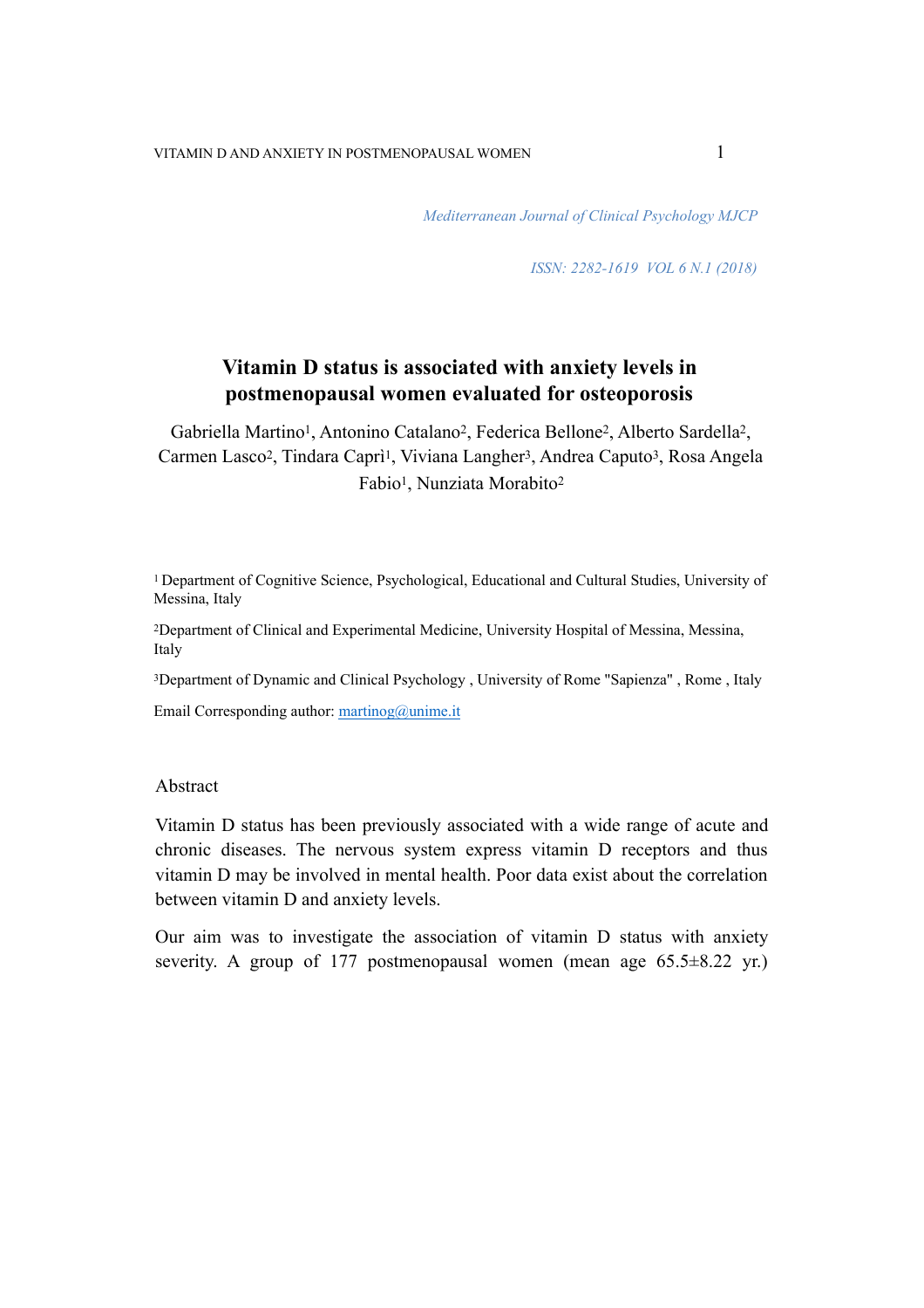referring to an outpatients clinic for the prevention of osteoporosis were evaluated. Severity of perceived anxiety symptoms was measured by the Hamilton Anxiety rating scale (HAMA). Depression levels were also evaluated using the Beck Depression Inventory-second edition scale (BDI-II). 25(OH)D serum levels, indicative of vitamin D status, were detected by high-performance liquid chromatography. 25(OH)D levels were significantly related HAMA-score  $(r=-0.15, p=0.04)$ ; particularly a deep association was observed between 25(OH)D levels and somatic symptoms  $(r=0.195, p=0.009)$ . HAMA score was associated with BDI-II score  $(r=0.487, p=<0.001)$ ; HAMA psychic symptom score was also related with age and time since menopause  $(r=0.149, p=0.039)$  and r=0.222, p=0.003, respectively). At a multiple regression analysis, after correcting for age and depression levels, 25(OH)D was predictive of HAMA score (β  $=0.05961$ , p= 0.02, SE=-2.206), but the strength of association was lost further correcting for time since menopause.

In conclusion, in a setting of postmenopausal women, we observed a significant association between anxiety levels and serum 25(OH)D concentrations irrespective of age and depression levels.

Key words: vitamin D, anxiety, depression, postmenopausal women, osteoporosis

### **Introduction**

Vitamin D is considered a key regulator of calcium homeostasis and bone health (Catalano et al., 2015a). Since vitamin D receptor (VDR) has been discovered in many tissues and cells that are not involved in mineral and bone metabolism, a growing interest about possible extraskeletrical effects of vitamin D has been seen (Holick, 2007).

Recently, a mounting evidence in previously unrecognized roles of vitamin D both in the human physiology of and pathophysiology is emerging, involving a wide range of clinical disorders and including cancer, cardiovascular, infective, immune, metabolic and neurological diseases (Holick, 2007; Timpini et al., 2011;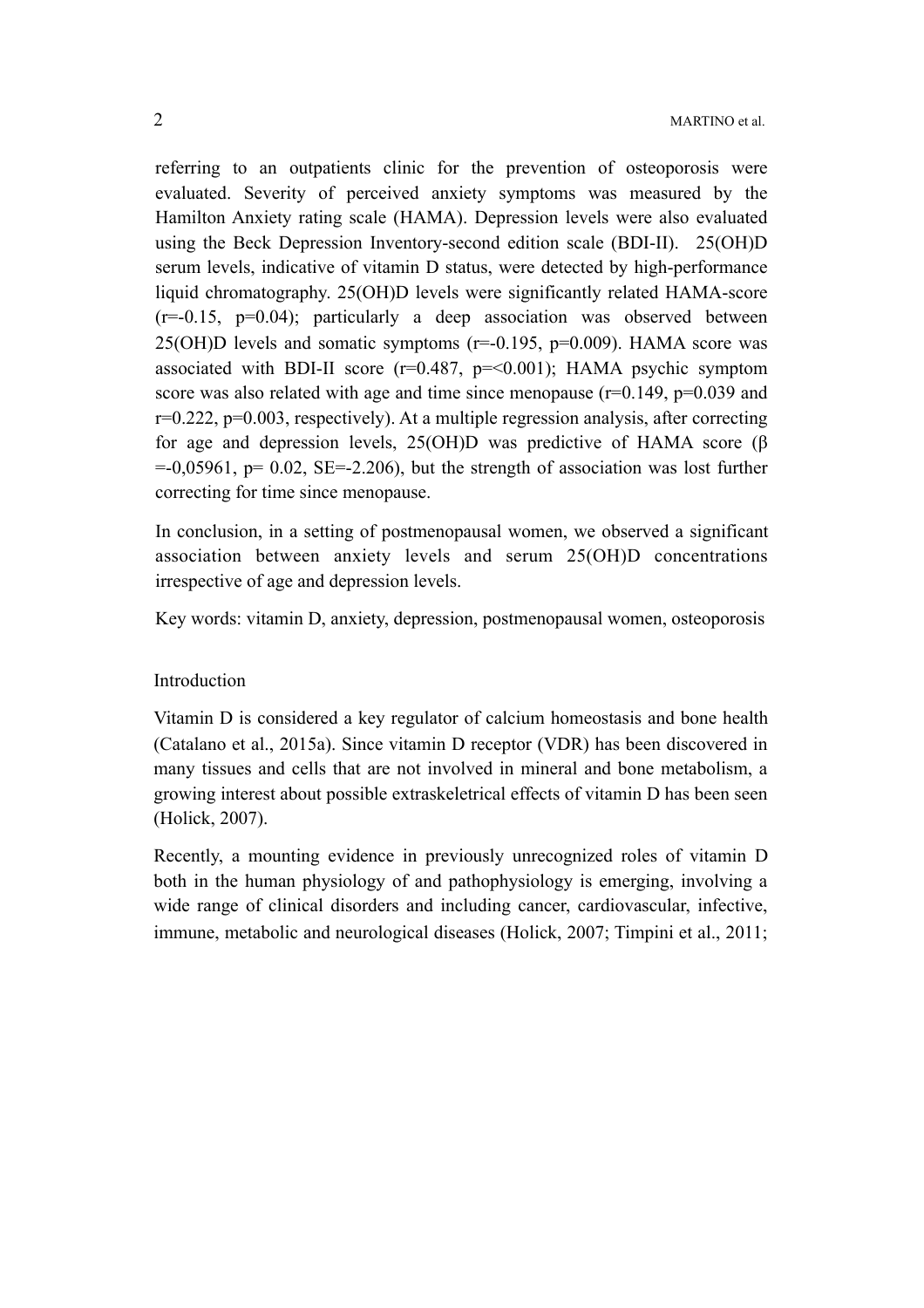Mental disorders are considered major public health concern. The global lifetime prevalence of psychological disorders in adults is estimated to be between 12,2%-48,6% (Charara et al., 2017). Such diseases are also an enormous contributor to the global disease burden: in 2013, 5.4% of global DALYs (Disability-Adjusted Life Years) and 17.4% of global YLDs (Years Lived with Disability) were caused by mental disorders (Vos et al., 2016).

Anxiety disorders cover a large amount of mental illnesses and their world-wide prevalence is estimated of 7.3 %, ranging from 5.3 % in African cultures to 10.4 % in Euro/Anglo cultures, and suggesting that one in 14 people around the world at any given time has an anxiety disorder (Charara et al., 2017). As known, anxiety has been often related to several chronic physical diseases, as well as hypertension, heart disease, chronic respiratory disorders, gastrointestinal conditions and osteoporosis (Baxter et al., 2013; Hong-Jhe et al., 2016; Pino et al., 2018; Montserrat-Capdevila et al., 2018; Rhoten et al., 2018; de Beurs et al., 1999; Bierman et al., 2008). Older adults frequently show anxiety symptoms that contribute to reduced well-being and lower quality of life (de Beurs et al., 1999); moreover, although measurement of anxiety symptoms has not been considered predictive of cognitive decline in later life, a curvilinear effect of anxiety on cognitive performance was found (Bierman et al., 2008).

Anxiety symptoms and depression are related conditions, and it was previously observed that 43% of older persons with depression and 15% without depression reported anxiety symptoms [20]( Mehta et al., 2003).

Depressive symptoms have been previously associated with reduced serum 25 hydroxyvitamin D [25(OH)D] concentrations 25(OH)D (Nguyen, Tsujiguchi, Kambayashi, 2017; Atteritano et al., 2013; Ju, Lee, Jeong, 2013). However, poor and conflicting data currently exist regarding the relationship between the vitamin D status and anxiety symptoms (De Koning et al., 2017; Armstrong et al., 2007; Callegari et al., 2017).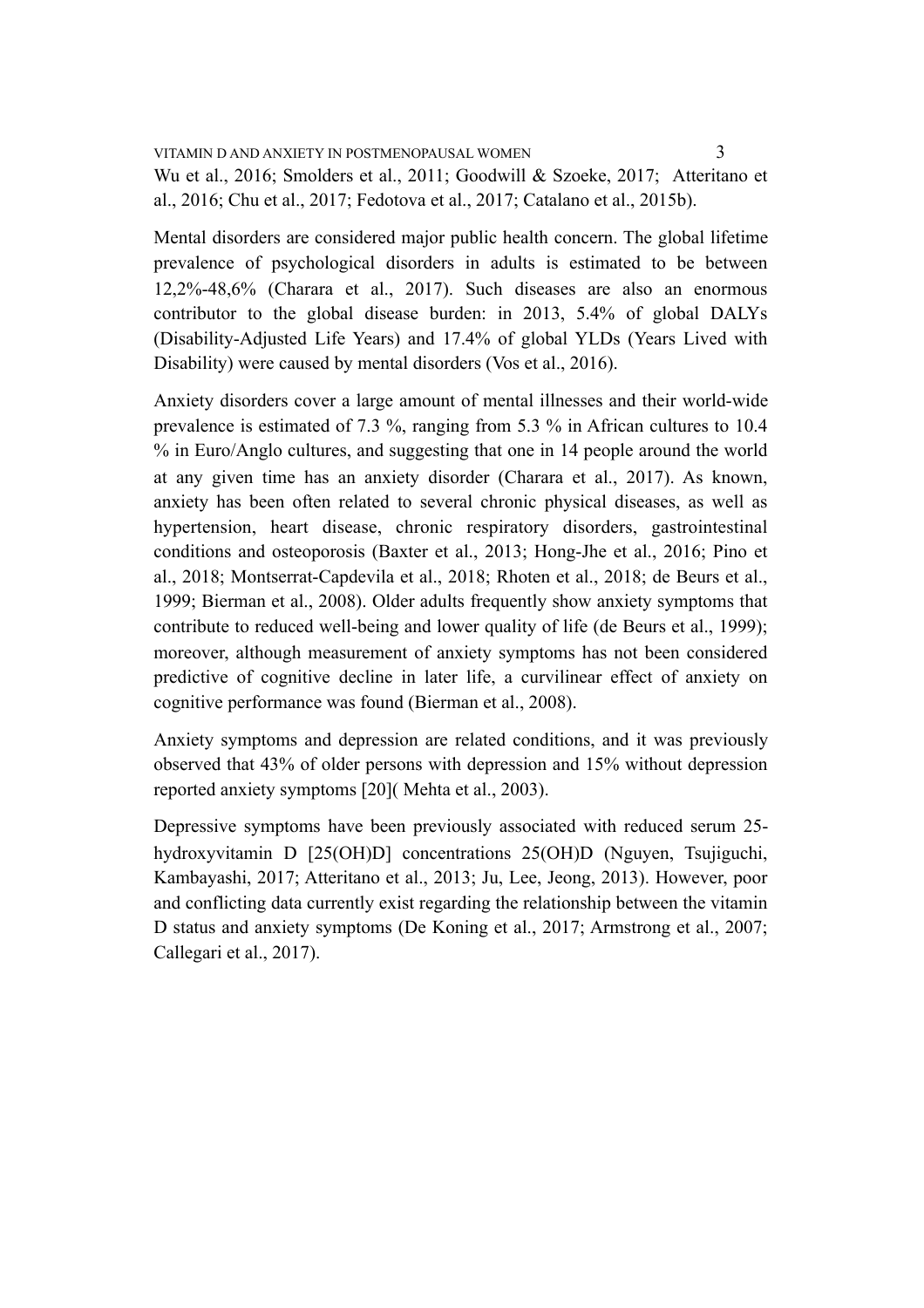The aim of our research was to investigate the possible association between serum 25(OH) D concentrations and anxiety levels.

Methods

We selected a group of postmenopausal women, consecutively referred at the Outpatients Clinic for the Prevention and Treatment of Osteoporosis in the Department of Clinical and Experimental Medicine of the University Hospital of Messina, Italy, who fulfilled the WHO criteria for osteopenia/osteoporosis (Catalano et al., 2013).

Women were excluded if affected by a known psychiatric or neurological condition or under psychopharmacological treatment (Merendino et al., 2004; De Domenico et al., 1999; Martino et al., 2017; D'Aguanno, Langher, Velotti, 2017) , moderate to severe kidney or liver failure, hearth failure with NYHA (New York Heart Association) class  $\geq 2$ , moderate and severe respiratory failure, cancer, malabsorption, chronic infective diseases or endocrine disorders (Catalano et al., 2015; Caputo, Giacchetta, Langher, 2016). Oral vitamin D medications, were not an exclusion criteria whether the amount of supplementation was in accordance to what established by the Institute of Medicine (Ros et al., 2011).

Recruited women were divided in tertiles according to their 25(OH) D levels.

Severity of perceived anxiety symptoms was measured by the Hamilton Anxiety rating scale (HAMA) which investigates 14 symptom-defined elements - scoring of 0 (not present) to 4 (severe) - and caters for both psychological and somatic symptoms, comprising anxious mood; tension (including startle response, fatigability, restlessness); fears (including of the dark/strangers/crowds); insomnia; 'intellectual' (poor memory/difficulty concentrating); depressed mood (including anhedonia); somatic symptoms (including aches and pains, stiffness, bruxism); sensory (including tinnitus, blurred vision); cardiovascular (including tachycardia and palpitations); respiratory (chest tightness, choking); gastrointestinal (including irritable bowel syndrome-type symptoms); genitourinary (including urinary frequency, loss of libido); autonomic (including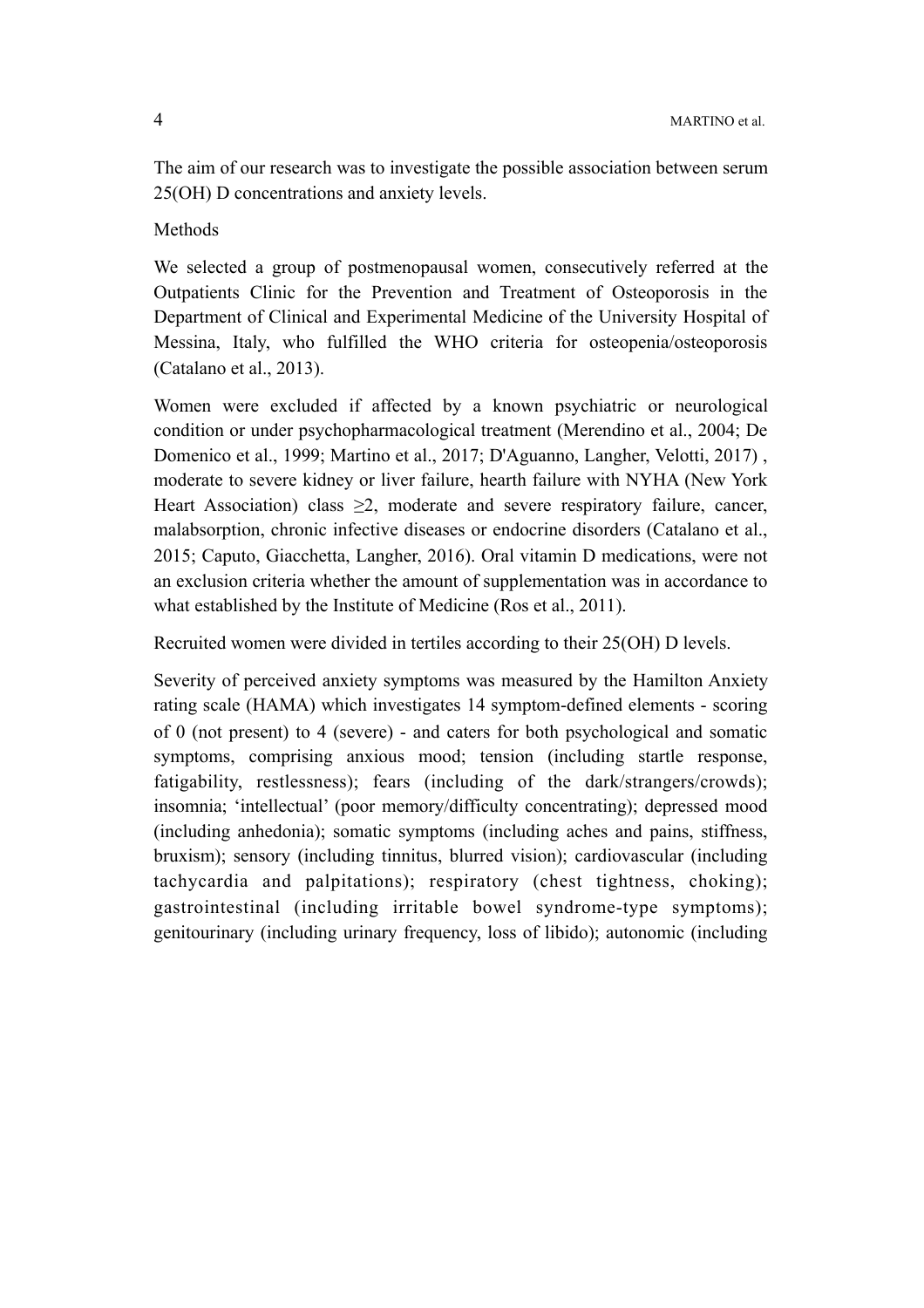VITAMIN D AND ANXIETY IN POSTMENOPAUSAL WOMEN 5 dry mouth, tension headache) and observed behaviour at interview (restless, fidgety, etc.) (Hamilton, 1959).

Depression levels were also evaluated using the Beck Depression Inventorysecond edition (BDI-II) scale, consisting of 21 items (Beck, Steer, Brown, 1996), together with a clinical psychological investigation (Langher, Caputo, Martino, 2017).

25(OH)D plasmatic levels were detected by high-performance liquid chromatography.

Our investigation was carried out according with the 1964 Declaration of Helsinki and its later amendments, and written informed consent was obtained from all the participants.

Statistical analyses were performed using MedCalc software (version 10.2.0.0; Mariakerke, 173 Belgium). Student's t-test for unpaired observations or Mann-Whitney test as appropriate were applied. The  $\chi$ 2 test was performed to calculate differences in the proportion of categorical variables. Correlations between two variables were evaluated by Pearson correlation coefficient. Multiple regression analysis was performed to analyse the relationship between a dependent variable and one or more explanatory variables. Values of  $P \le 0.05$  were considered to indicate statistical significance.

# Results

The main clinical characteristics of recruited postmenopausal women were reported in table 1.

Women of the three groups presented not significantly different age and time since menopause. BMI was significantly lower in subjects of group 3 in comparison with group 1, and the same was observed as for 25(OH)D levels  $(p<0.05)$ .

| Total     | Group-1  | Group-2  | Group-3  |
|-----------|----------|----------|----------|
| $(n=177)$ | $(n=57)$ | $(n=60)$ | $(n=60)$ |
|           |          |          |          |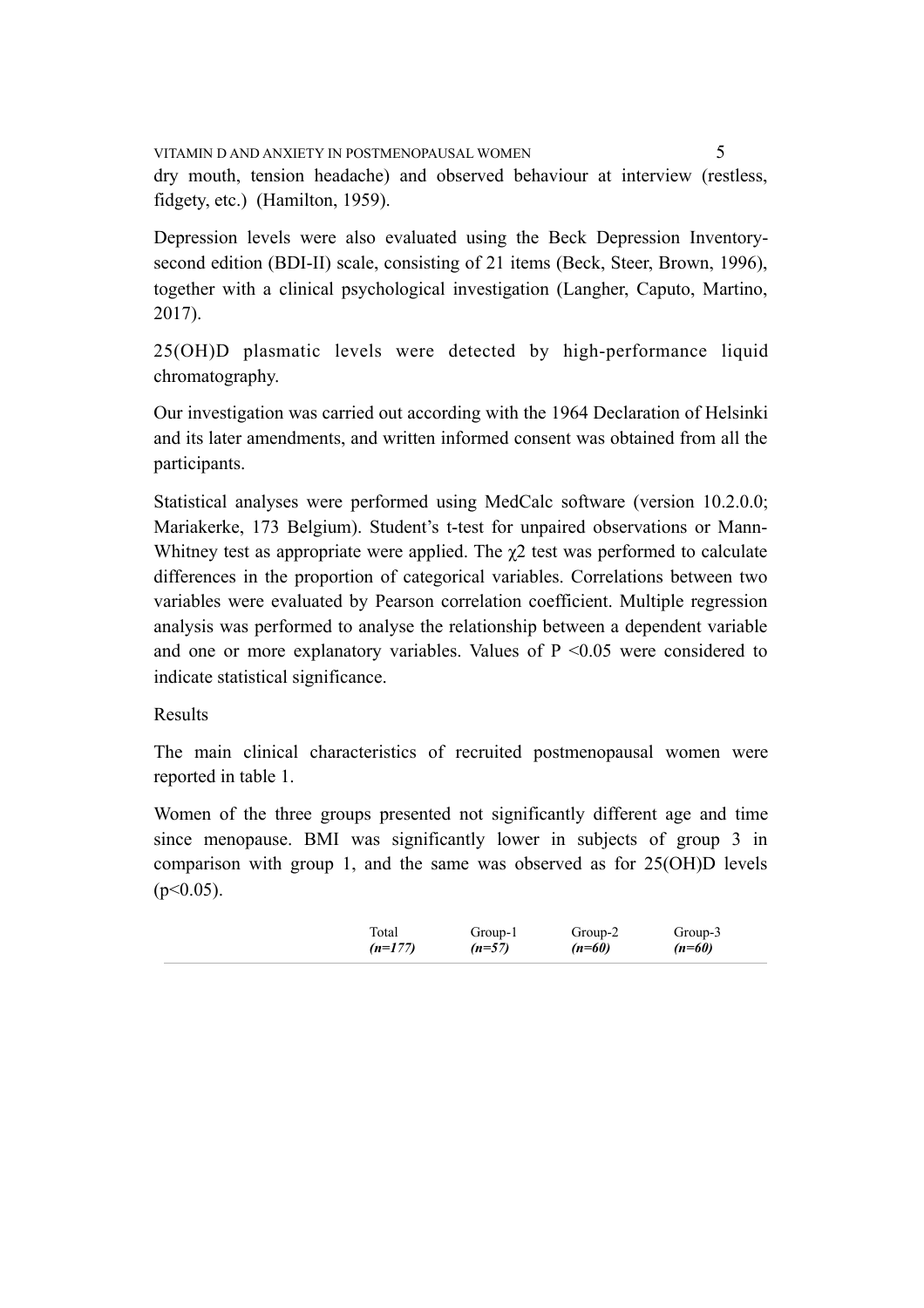| $Age$ (yr.)                                          | $65.5 \pm 8.22$  | $64.42\pm8.73$   | $65.43\pm9.42$   | $65.6\pm7.8$      |
|------------------------------------------------------|------------------|------------------|------------------|-------------------|
| <i>Age at menopause</i> $(yr)$                       | $47.69\pm4.81$   | $49.05\pm3.67$   | $46.94\pm5.17$   | $45.95 \pm 7.84$  |
| <b>Time since menopause</b> (yr.)                    | $19.92\pm9.12$   | $18.52 \pm 8.10$ | $19.73 \pm 9.22$ | $19.65 \pm 8.46$  |
| <b>BMI</b> (Kg/m <sup>2</sup> )                      | $24.92 \pm 5.08$ | $25.73 \pm 5.3$  | $24.91 \pm 3.96$ | $23.13 \pm 3.24*$ |
| <b>Current smoking</b> $[n (%)]$                     | 19(10)           | 6(10)            | 4(6)             | 9(15)             |
| <i>Alcohol</i> $\geq$ 3 <i>units/day</i> [n $(\%)$ ] | 0(0)             | 0(0)             | 0(0)             | 0(0)              |
| $25(OH)D$ (ng/ml)                                    | $26.52\pm 6.64$  | $26.32\pm 6.64$  | $26.75 \pm 7.71$ | $28.9 \pm 5.62*$  |

Table 1 – Main clinical characteristics of recruited postemenopausal women.\*=  $p$  < 0.05 vs. group 1.

Depression symptoms, as measured by BDI-II score, were not significantly different among the groups; otherwise, anxiety levels, as detected by HAMA score, were significantly lower in group 3 in comparison with group 1 ( $p$  < 0.05) (table 2). Although a statistical significance was not reached between the three groups, a trend to reduction of both somatic and psychic symptoms was noted group 3 vs. group 1.

|                              | Total<br>$(n=177)$ | Group-1<br>$(n=57)$ | Group-2<br>$(n=60)$ | Group-3<br>$(n=60)$ |
|------------------------------|--------------------|---------------------|---------------------|---------------------|
| <b>Anxiety levels</b>        |                    |                     |                     |                     |
| - HAMA score                 | $27.72\pm 6.84$    | $28.9 \pm 5.6$      | $26.75 \pm 7.71$    | $26.52\pm 6.64*$    |
| - HAMA somatic symptom score | $11.79 \pm 3.81$   | $12.4 \pm 3.30$     | $11.2 \pm 3.69$     | $11.15\pm4.09$      |
| - HAMA psychic symptom score | $15.86\pm3.94$     | $16.5 \pm 3.11$     | $15.55 \pm 4.88$    | $15.47\pm3.3$       |
|                              |                    |                     |                     |                     |
| <b>Depression levels</b>     |                    |                     |                     |                     |
| - BDI-II score               | $7.26 \pm 3.34$    | $6.94 \pm 2.8$      | $7.45 \pm 2.98$     | $6.75 \pm 3.32$     |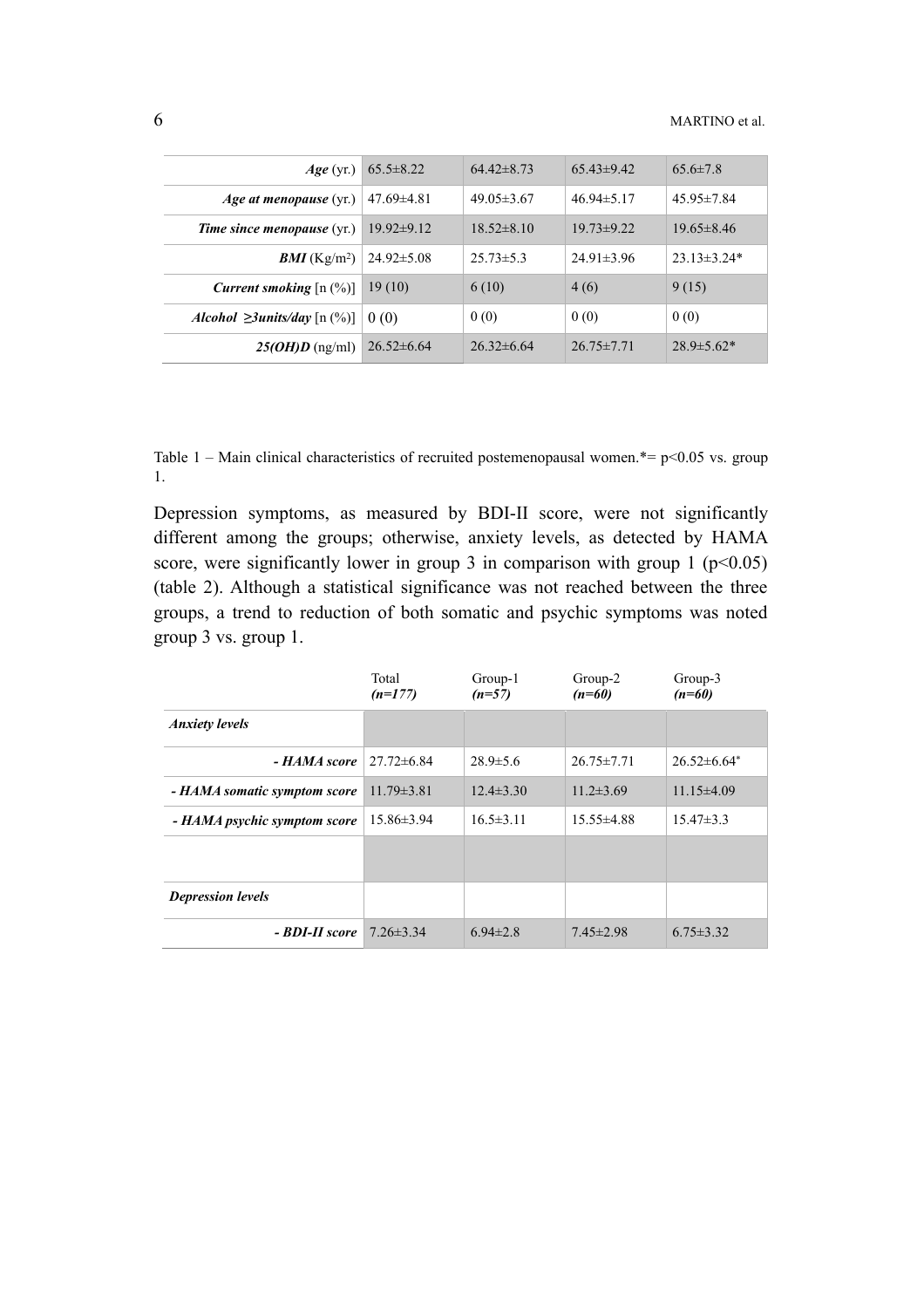Table 2 – Psychological features of recruited postmenopausal women. HAMA= Hamilton Anxiety Scale; BDI-II= Beck Depression Inventory-second edition.  $* = p < 0.05$  vs. Group-1.

By considering all the recruited subjects, 25(OH) D levels were significantly related with age (r=-0.207, p=0.006), BMI (r=-0.174, p=0.020) and HAMA-score  $(r=-0.15, p=0.04)$ ; particularly a deep association was observed between 25(OH)D levels and somatic symptoms  $(r=0.195, p=0.009)$ . HAMA score was associated with BDI-II score  $(r=0.487, p=<0.001)$ ; HAMA psychic symptom score was also related with age and time since menopause  $(r=0.149, p=0.039, q=0.039)$  $r=0.222$ ,  $p=0.003$ , respectively) while, BDI-II was related to age ( $r=0.177$ ,  $p=0.014$ ).

At a multiple regression analysis, after correcting for age and depression levels, 25(OH)D was predictive of HAMA score (β=-0,05961, p= 0.02, SE=-2.206), but the strength of association was lost further correcting for time since menopause.

### Discussion

Compelling evidence supports a role for vitamin D in the developing brain as well as in adult brain function. The VDR and the biosynthetic machinery for the hydroxylation of vitamin D have been found, in neurons, glial cells, and the pituitary gland (Buell, Dawson-Hughes, 2008) . Thus, neurological and psychological action of vitamin D have been claimed.

Our results suggest a cross-sectional association between anxiety levels and vitamin D status as detected from the 25(OH)D concentrations. These data are consistent with precedent findings derived from the Longitudinal Aging Study Amsterdam even if, after adjustment for demographic and lifestyle variables and depressive symptoms, de Koning et al. no longer observed any significant association (De Koning et al., 2017).

Anxiety and depression levels were significantly related in our population in accordance to other authors (De Koning et al., 2017; Armstrong et al., 2007; Callegari et al., 2017) . Armstrong et colleagues reported that vitamin D deficiency is common in fibromyalgia, and occurs more frequently in patients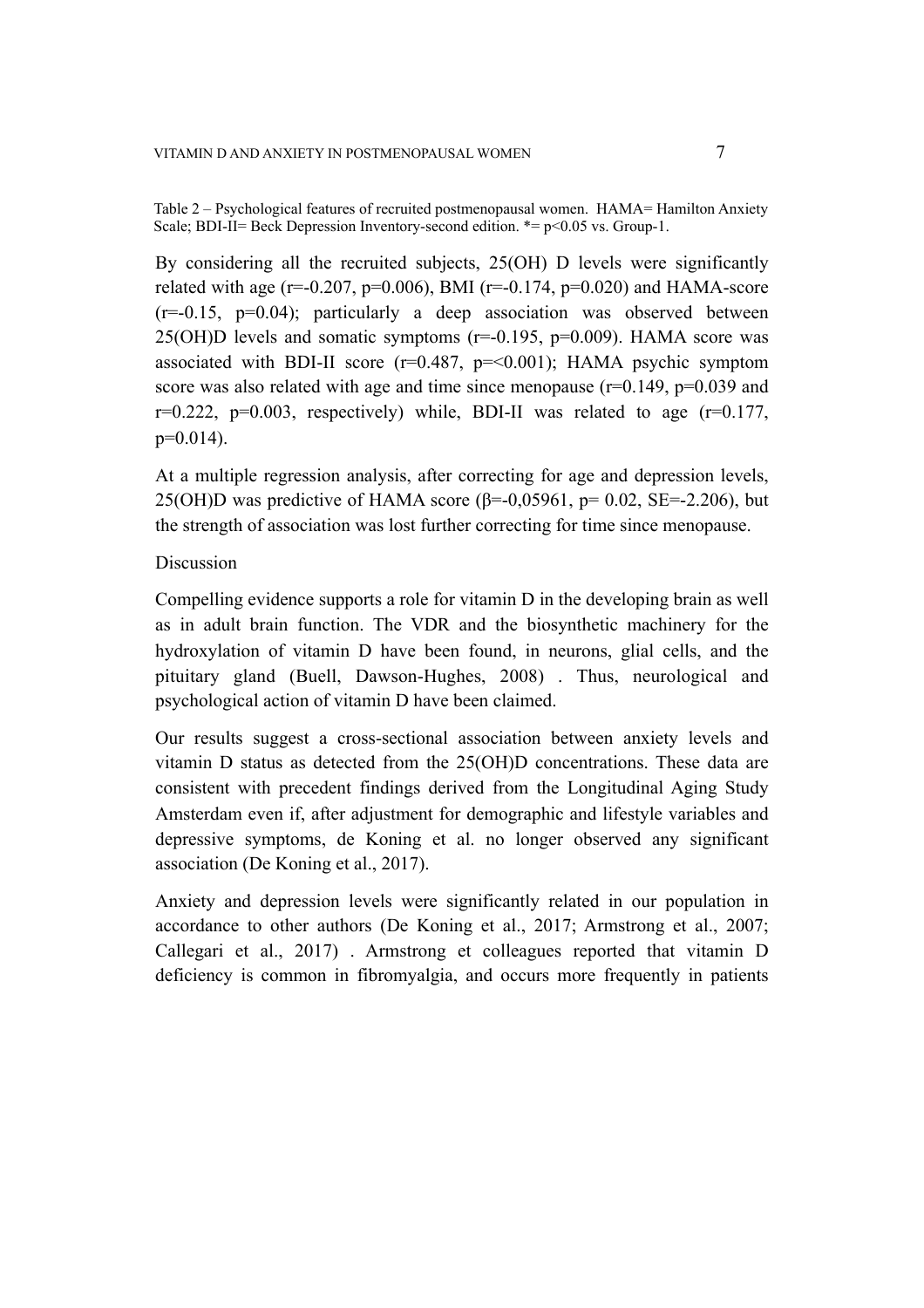with anxiety and depression; however they found no relationship between vitamin D levels and the anxiety or depression subscales of the Hospital Anxiety and Depression Score (Armstrong et al., 2007).

We observed that the association between severity of anxiety and 25(OH) D remained significant also after adjusting for age, time since menopause and depression levels.

Consequently, subjects with low 25(OH)D levels were more likely to exhibit higher anxiety symptoms and, particularly, we noticed a significant association between somatic symptoms and 25(OH)D levels.

The neuroprotective effect of vitamin D is believed to be linked to its influence on neurotrophin production and release, neuromediator synthesis, intracellular calcium homeostasis, and prevention of oxidative damage to nervous tissue (Jamali, Sorenson, Sheibani, 2018; Wrzosek et al., 2013). Furthermore, experimental evidences corroborate the psychological action of vitamin D. In a mouse model, the genetic deletion of VDR induced an increased anxiety-like behaviour (Kalueff et al., 2004) and, in a model of oestrogen deficiency, it was observed that high doses of cholecalciferol, the native vitamin D, produced a significant anxiolytic-like effect due to an increase in the monoamines levels (Fedotova, Pivina, Sushko, 2017).

These studies suggested that vitamin D and its receptors are involved in the brain activities, whose imbalance may significantly affect emotional behaviour (Wrzosek et al., 2013; Kalueff et al., 2004; Fedotova, Pivina, Sushko, 2017; Valipour, Saneei, Esmaillzadeh, 2014).

We considered for this research a setting of only women, so excluding men we avoided the introduction of gender differences. In addition, all the women were in postmenopausal age, thus the contribution of different hormonal status was possibly ruled out. We acknowledge however some limitations of this study. First, the cross-sectional design; second, the poor sample size; third, the selection of postmenopausal women which took place at a single university reference centre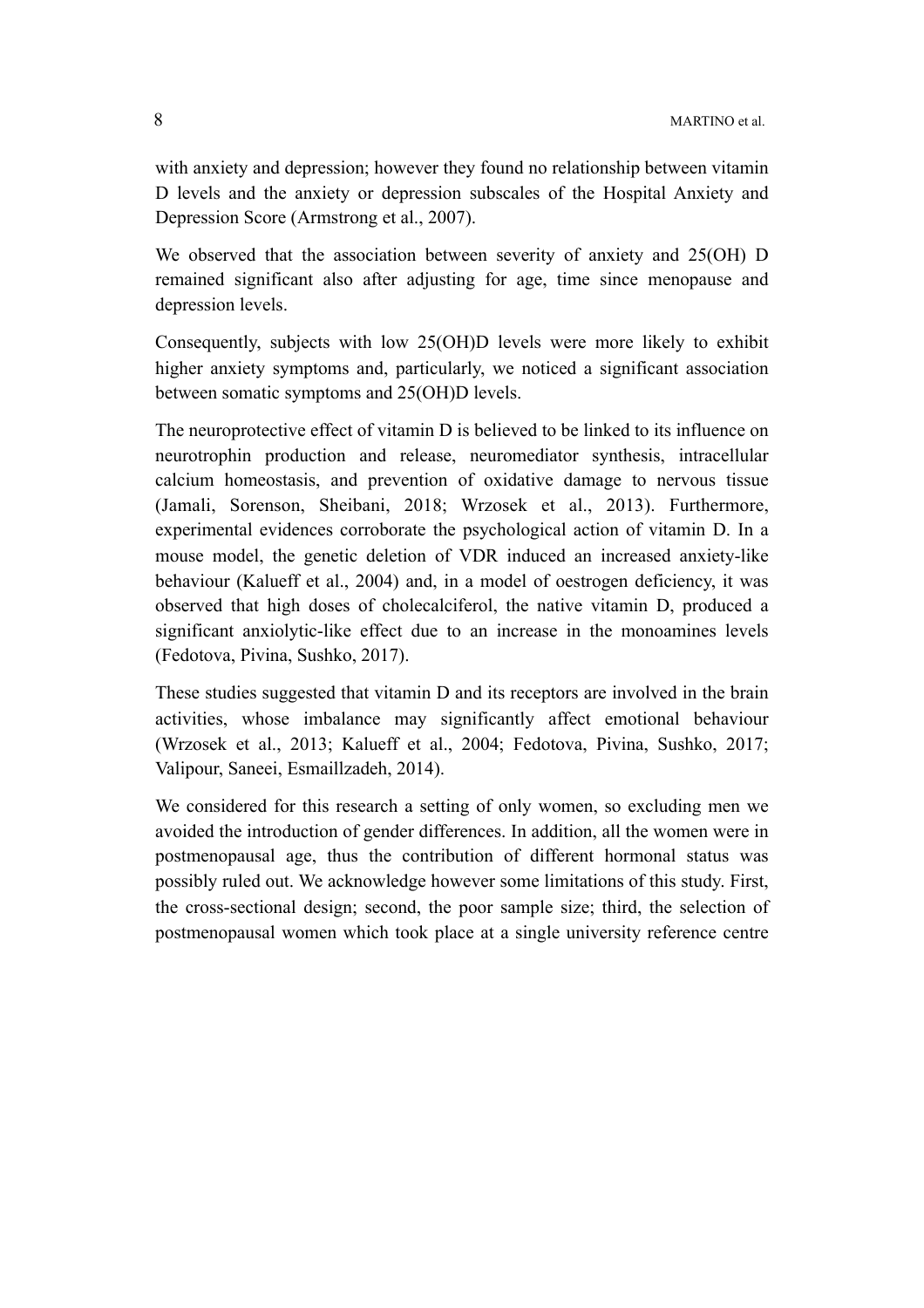VITAMIN D AND ANXIETY IN POSTMENOPAUSAL WOMEN 9 for the prevention and treatment of metabolic bone disease, thus the studied sample may not reflect general population.

Nevertheless, the prevalence of vitamin D deficiency is very common in patients with psychotic disorders compared with general population (Valipour, Saneei, Esmaillzadeh, 2014), and low vitamin D levels were associated to poor health status and pain (Holick, 2007; Catalano et al., 2017; Windelinckx et al., 2007; Catalano et al., 2012; Pu et al., 2018).

Aging of the world's population is increasing the number of people living with sequelae of diseases and injuries, also contributing to the continued increase in the rate of years lived with disability (Fedotova, Pivina, Sushko, 2017).

Because psychological disease including anxiety may have a role in social burden and reduced quality of life, further controlled research with longitudinal design are needed to confirm the role of vitamin D on mental health and to investigate its therapeutic application in vitamin D deficient subjects.

## References

- 1. Armstrong, D. J., Meenagh, G. K., Bickle, I., Lee, A. S. H., Curran, E. S., & Finch, M. B. (2007). Vitamin D deficiency is associated with anxiety and depression in fibromyalgia. *Clinical rheumatology*, *26*(4), 551-554.
- 2. Atteritano, M., Lasco, A., Mazzaferro, S., Macrì, I., Catalano, A., Santangelo, A., ... & Frisina, N. (2013). Bone mineral density, quantitative ultrasound parameters and bone metabolism in postmenopausal women with depression. *Internal and emergency medicine*, *8*(6), 485-491.
- 3. Atteritano, M., Santoro, D., Corallo, G., Visalli, E., Buemi, M., Catalano, A., ... & Squadrito, F. (2016). Skin Involvement and Pulmonary Hypertension Are Associated with Vitamin D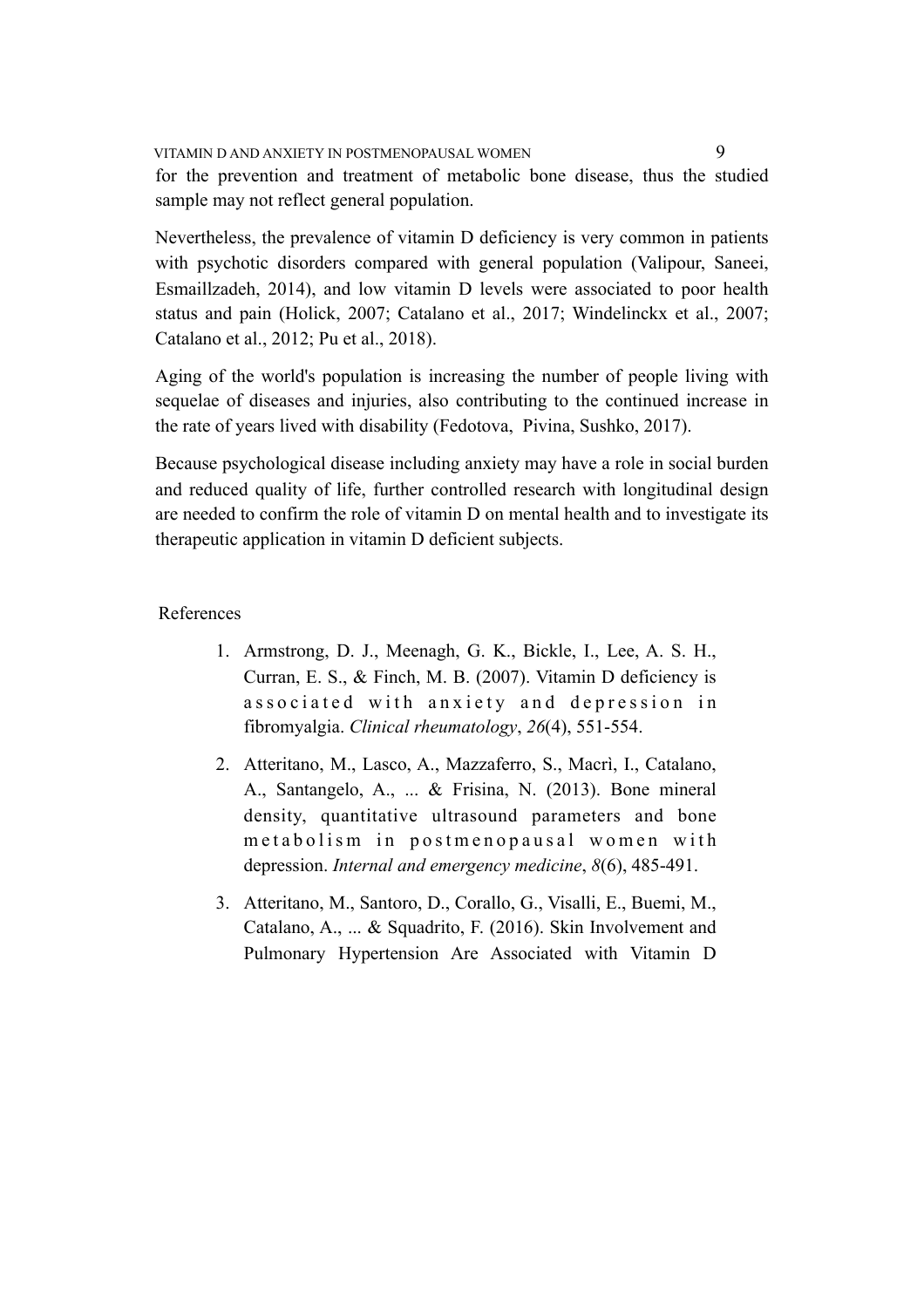Insufficiency in Scleroderma. *International journal of molecular sciences*, *17*(12), 2103.

- 4. Baxter, A. J., Scott, K. M., Vos, T., & Whiteford, H. A. (2013). Global prevalence of anxiety disorders: a systematic review and meta-regression. *Psychological medicine*, *43*(5), 897-910.
- 5. Beck, A. T., Steer, R. A., & Brown, G. K. (1996). Beck depression inventory-II. *San Antonio*, *78*(2), 490-8.
- 6. Bierman, E. J., Comijs, H. C., Rijmen, F., Jonker, C., & Beekman, A. T. (2008). Anxiety symptoms and cognitive performance in later life: results from the longitudinal aging study Amsterdam. *Aging and Mental Health*, *12*(4), 517-523.
- 7. Buell, J. S., & Dawson-Hughes, B. (2008). Vitamin D and neurocognitive dysfunction: preventing "D" ecline?. *Molecular aspects of medicine*, *29*(6), 415-422.
- 8. Callegari, E. T., Reavley, N., Gorelik, A., Garland, S. M., & Wark, J. D. (2017). Serum 25-hydroxyvitamin D and mental health in young Australian women: Results from the Safe-D study. *Journal of affective disorders*, *224*, 48-55.
- 9. Caputo, A., Giacchetta, A., & Langher, V. (2016). AIDS as social construction: text mining of AIDS-related information in the Italian press. *AIDS care*, *28*(9), 1171-1176.
- 10. Catalano, A., Martino, G., Morabito, N., Scarcella, C., Gaudio, A., Basile, G., & Lasco, A. (2017). Pain in osteoporosis: from pathophysiology to therapeutic approach. *Drugs & aging*, *34*(10), 755-765.
- 11. Catalano, A., Morabito, N., Atteritano, M., Basile, G., Cucinotta, D., & Lasco, A. (2012). Vitamin D reduces musculoskeletal pain after infusion of zoledronic acid for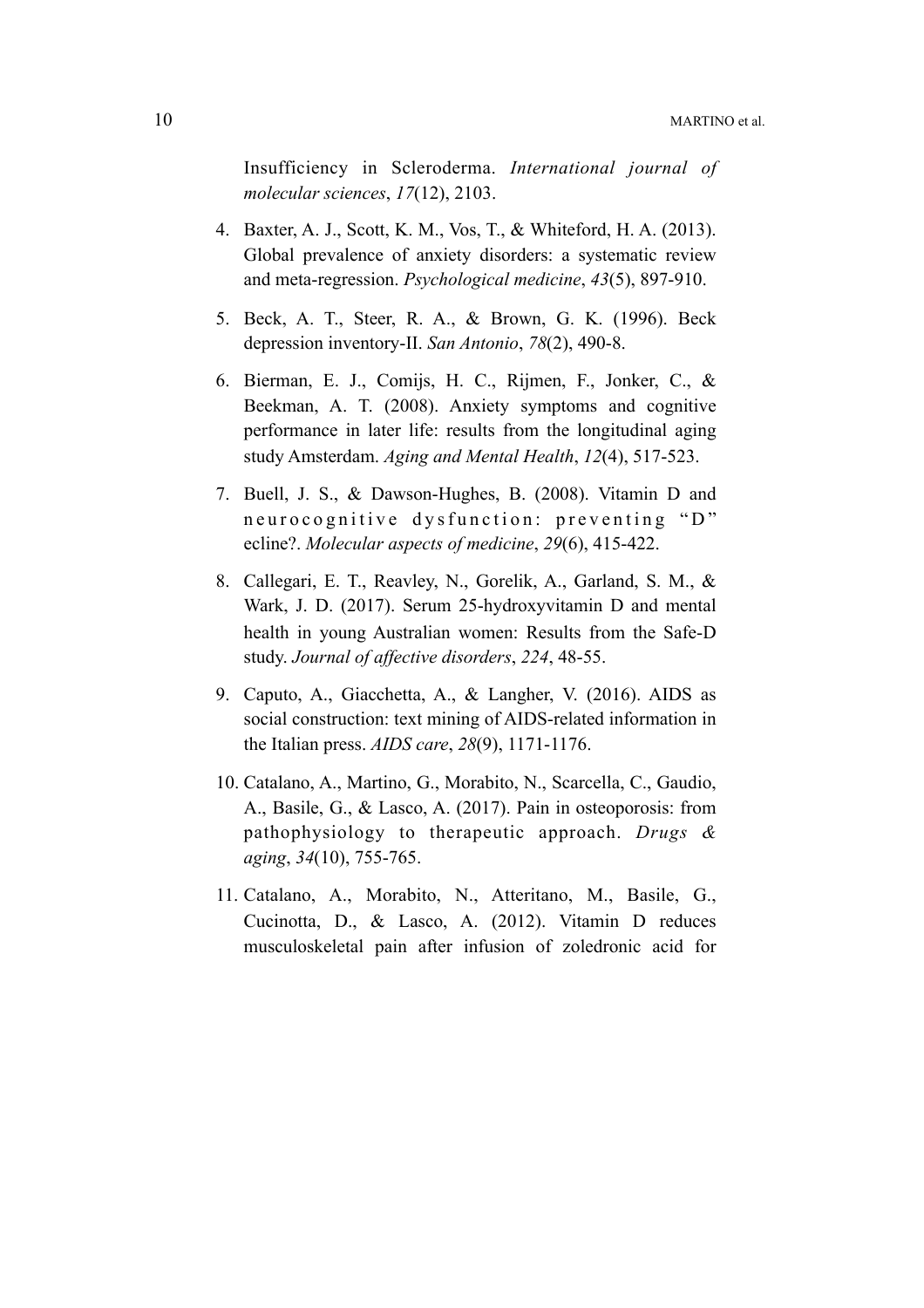# VITAMIN D AND ANXIETY IN POSTMENOPAUSAL WOMEN 11 postmenopausal osteoporosis. Calcified tissue *international*, *90*(4), 279-285.

- 12. Catalano, A., Morabito, N., Basile, G., Cucinotta, D., & Lasco, A. (2015b). Calcifediol improves lipid profile in osteopenicatorvastatin-treated postmenopausal women. *European journal of clinical investigation*, *45*(2), 144-149.
- 13. Catalano, A., Morabito, N., Basile, G., Fusco, S., Castagna, G., Reitano, F., Albanese, R.C., Lasco, A. (2013). Fracture risk assessment in postmenopausal women referred to an Italian center for osteoporosis: a single day experience in Messina. *Clinical Cases in Mineral and Bone Metabolism*, *10*(3), 191.
- 14. Catalano, A., Morabito, N., Di Stefano, A., Morini, E., Basile, G., Faraci, B., ... & Lasco, A. (2015a). Vitamin D and bone mineral density changes in postmenopausal women treated with strontium ranelate. *Journal of endocrinological investigation*, *38*(8), 859-863.
- 15. Charara, R., Forouzanfar, M., Naghavi, M., Moradi-Lakeh, M. (2017). et al. The Burden of Mental Disorders in the Eastern Mediterranean Region, 1990-2013. *PloS one*, *12*(1), e0169575.
- 16. Chu, F., Ohinmaa, A., Klarenbach, S., Wong, Z. W., & Veugelers, P. (2017). Serum 25-Hydroxyvitamin D Concentrations and Indicators of Mental Health: An Analysis of the Canadian Health Measures Survey. *Nutrients*, *9*(10), 1116.
- 17. D'Aguanno, M., Langher, V., & Velotti, P. (2017). Emotion dysregulation in alcohol related intimate partner violence: a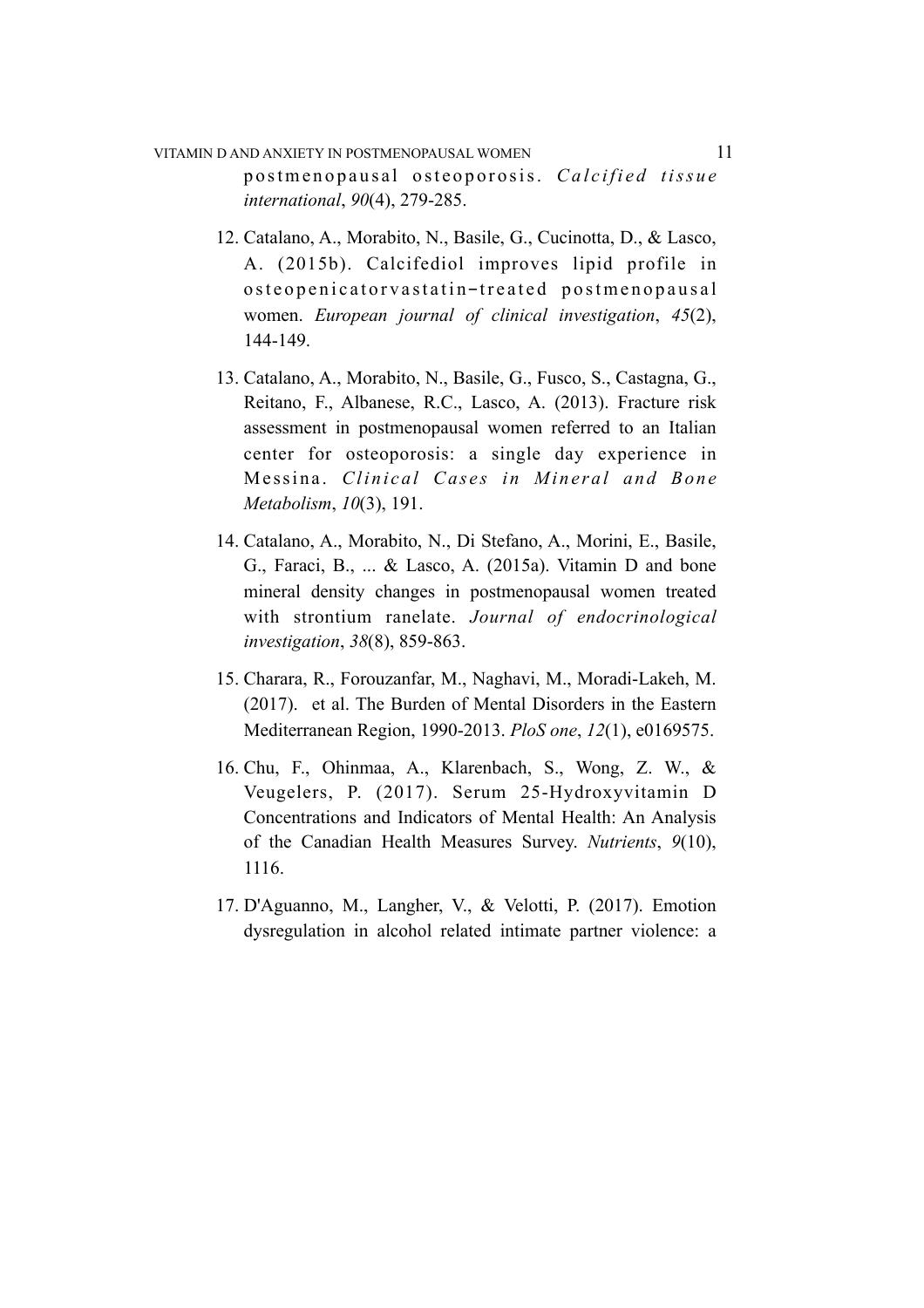systematic review. *Mediterranean journal of clinical psychology*, *5*(1).

- 18. De Beurs, E., Beekman, A. T. F., Van Balkom, A. J. L. M., Deeg, D. J. H., & Van Tilburg, W. (1999). Consequences of anxiety in older persons: its effect on disability, well-being and use of health services. *Psychological medicine*, *29*(3), 583-593.
- 19. De Domenico, P., Di Rosa, A. E., Dagostino, A. A., Martino, G., Meduri, M., & Spina, E. (1999). The effect of clozapine on aggressive behaviour in patients with chronic schizophrenia. *International journal of psychiatry in clinical practice*, *3*(1), 49-54.
- 20. De Koning, E. J., Verweij, L., Lips, P., Beekman, A. T., Comijs, H. C., & Van Schoor, N. M. (2017). The relationship between serum 25 (OH) D levels and anxiety symptoms in older persons: Results from the Longitudinal Aging Study Amsterdam. *Journal of psychosomatic research*, *97*, 90-95.
- 21. Fedotova, J., Pivina, S., & Sushko, A. (2017). Effects of Chronic Vitamin D3 Hormone Administration on Anxiety-Like Behavior in Adult Female Rats after Long-Term Ovariectomy. *Nutrients*, *9*(1), 28.
- 22. Fedotova, J., Pivina, S., & Sushko, A. (2017). Effects of Chronic Vitamin D3 Hormone Administration on Anxiety-Like Behavior in Adult Female Rats after Long-Term Ovariectomy. *Nutrients*, *9*(1), 28.
- 23. Goodwill, A. M., & Szoeke, C. (2017). A Systematic Review and Meta-Analysis of The Effect of Low Vitamin D on Cognition. *Journal of the American Geriatrics Society*, *65*(10), 2161-2168.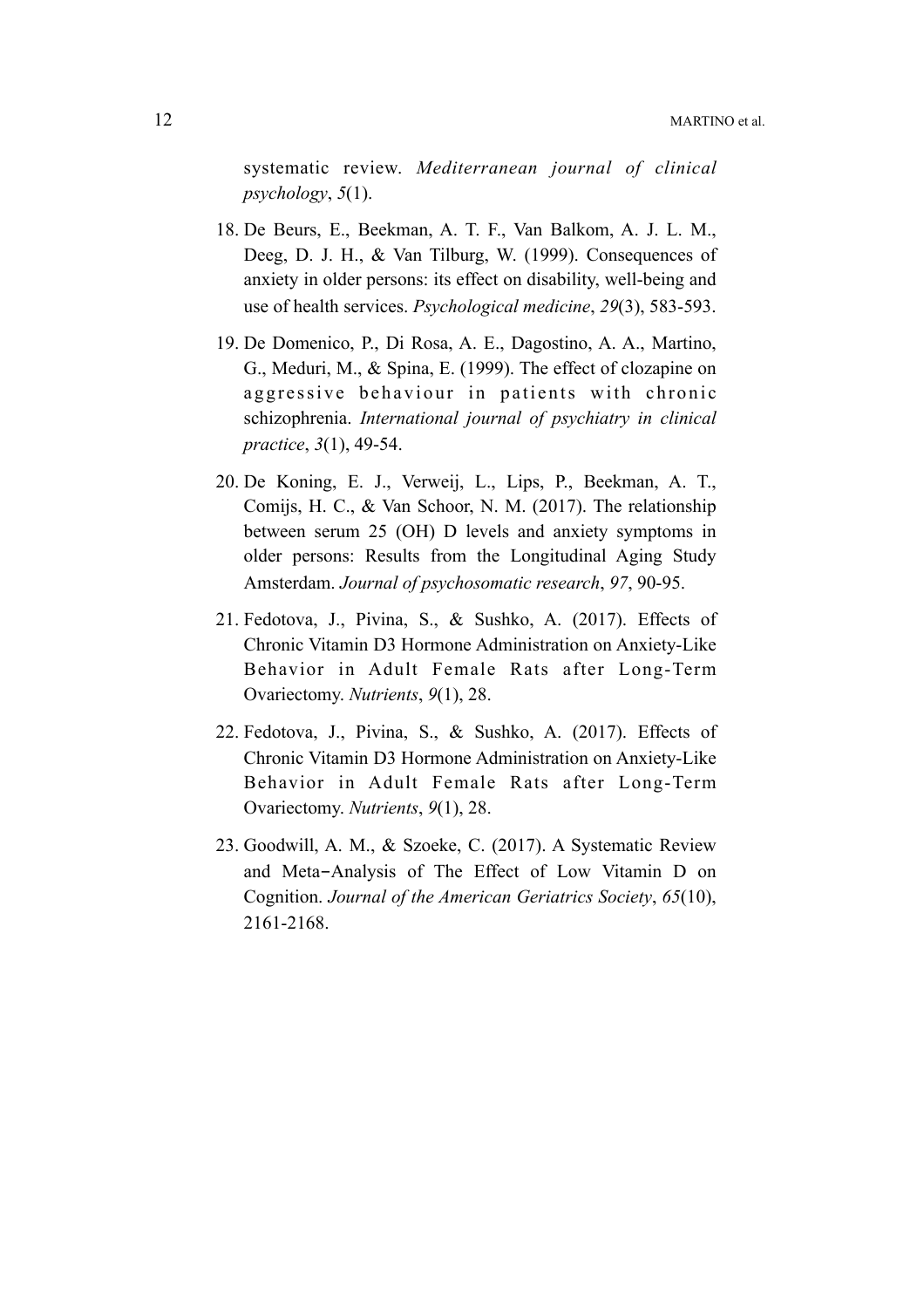### VITAMIN D AND ANXIETY IN POSTMENOPAUSAL WOMEN 13

- 24. Hamilton, M. A. X. (1959). The assessment of anxiety states by rating. *Psychology and Psychotherapy: Theory, Research and Practice*, *32*(1), 50-55.
- 25. Holick, M. F. (2007). Vitamin D deficiency. *New England Journal of Medicine*, *357*(3), 266-281.
- 26. Hong-Jhe, C., Chin-Yuan, K., Ming-Shium, T., Fu-Wei, W., Ru-Yih, C., Kuang-Chieh, H., Hsiang-Ju, P., Ming-Yueh, C., Pan-Ming, C., Chih-Chuan, P. (2016). The incidence and risk of osteoporosis in patients with anxiety disorder: A Populationbased retrospective cohort study. *Medicine*, *95*(38).
- 27. Jamali, N., Sorenson, C. M., & Sheibani, N. (2017). Vitamin D and regulation of vascular cell function. *American Journal of Physiology-Heart and Circulatory Physiology*.
- 28. Ju, S. Y., Lee, Y. J., & Jeong, S. N. (2013). Serum 25 hydroxyvitamin D levels and the risk of depression: a systematic review and meta-analysis. *The journal of nutrition, health & aging*, *17*(5), 447-455.
- 29. Kalueff, A. V., Lou, Y. R., Laaksi, I., & Tuohimaa, P. (2004). Increased anxiety in mice lacking vitamin D receptor gene. *Neuroreport*, *15*(8), 1271-1274.
- 30. Langher, V., Caputo, A., & Martino, G. (2017). What happened to the clinical approach to case study in psychological research? A clinical psychological analysis of scientific articles in high impact-factor journals. *Mediterranean Journal of Clinical Psychology*, *5*(3).
- 31. Martino, G., Caprì, T., Castriciano, C., & Fabio, R. A. (2017). Automatic Deficits can lead to executive deficits in ADHD. *Mediterranean Journal of Clinical Psychology*, *5*(3).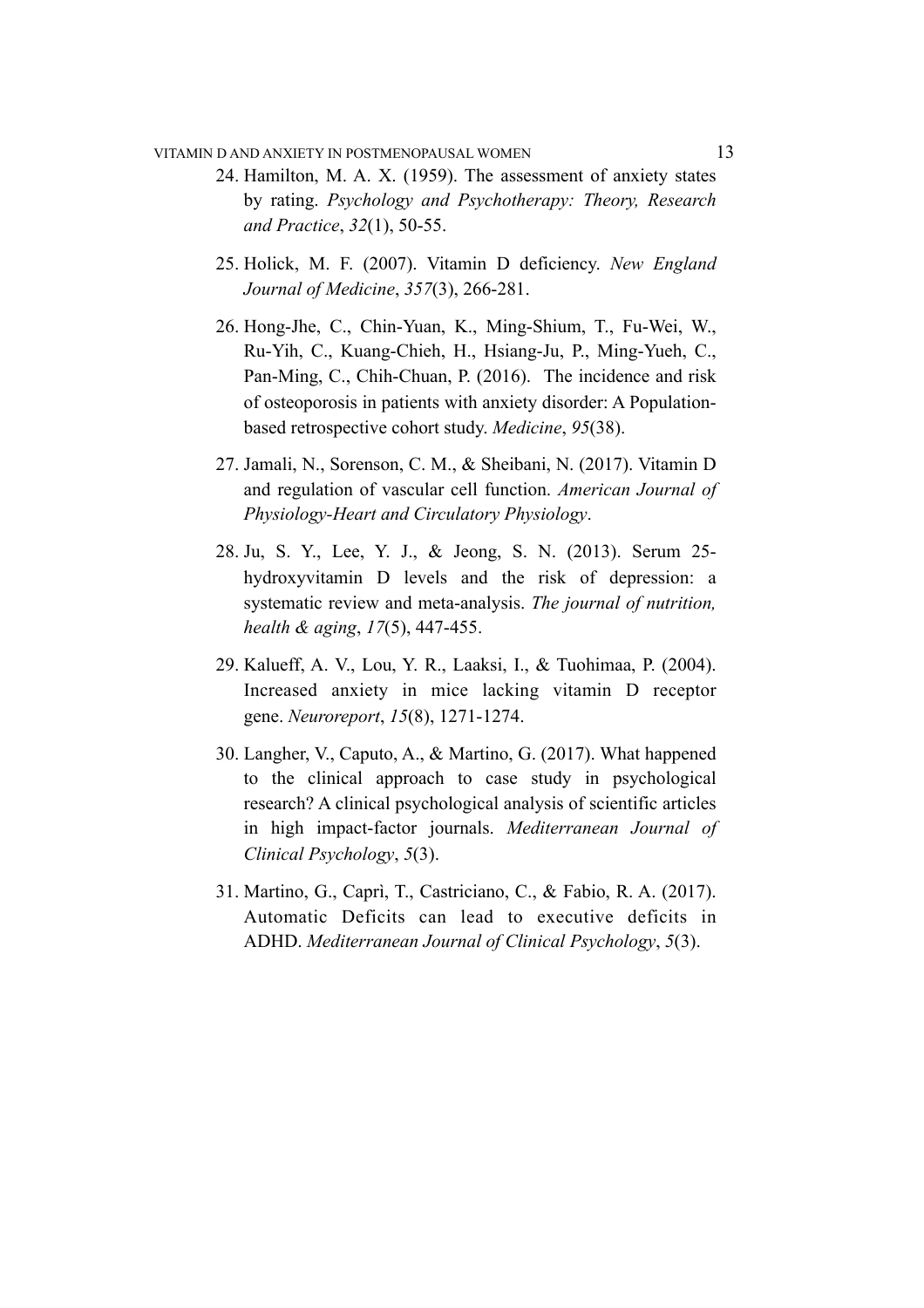- 32. Mehta, K. M., Simonsick, E. M., Penninx, B. W., Schulz, R., Rubin, S. M., Satterfield, S., & Yaffe, K. (2003). Prevalence and correlates of anxiety symptoms in well-functioning older adults: Findings from the health aging and body composition study. *Journal of the American Geriatrics Society*, *51*(4), 499-504.
- 33. Merendino, R.A., Di Pasquale, G., De Luca, F., Di Pasquale, L., Ferlazzo, E., Martino, G., Palumbo, M.C., Morabito, F., Gangemi, S. (2004). Involvement of fractalkine and macrophage inflammatory protein-1 alpha in moderate-severe depression. *Mediators of inflammation*, *13*(3), 205-207.
- 34. Montserrat-Capdevila, J., Godoy, P., Marsal, J. R., Ortega, M., Pifarré, J., Alsedà, M., ... & Barbé, F. (2018). Mental disorders in chronic obstructive pulmonary diseases. *Perspectives in psychiatric care*.
- 35. Nguyen, T. T. T., Tsujiguchi, H., Kambayashi, Y., Hara, A., Miyagi, S., Yamada, Y., ... & Hayashi, K. (2017). Relationship between Vitamin Intake and Depressive Symptoms in Elderly Japanese Individuals: Differences with Gender and Body Mass Index. *Nutrients*, *9*(12), 1319.
- 36. Pino, E.C., Zuo, Y., Borba, C.P., Henderson, D.C., Kalesan, B. (2018). Clinical depression and anxiety among ST-elevation myocardial infarction hospitalizations: Results from Nationwide Inpatient Sample 2004-2013. *Psychiatry Res*;pii: S0165-1781(17)31949-2.
- 37. Pu, D., Luo, J., Wang, Y., Ju, B., Lv, X., Fan, P., & He, L. (2018). Prevalence of depression and anxiety in rheumatoid arthritis patients and their associations with serum vitamin D level. *Clinical rheumatology*, *37*(1), 179-184.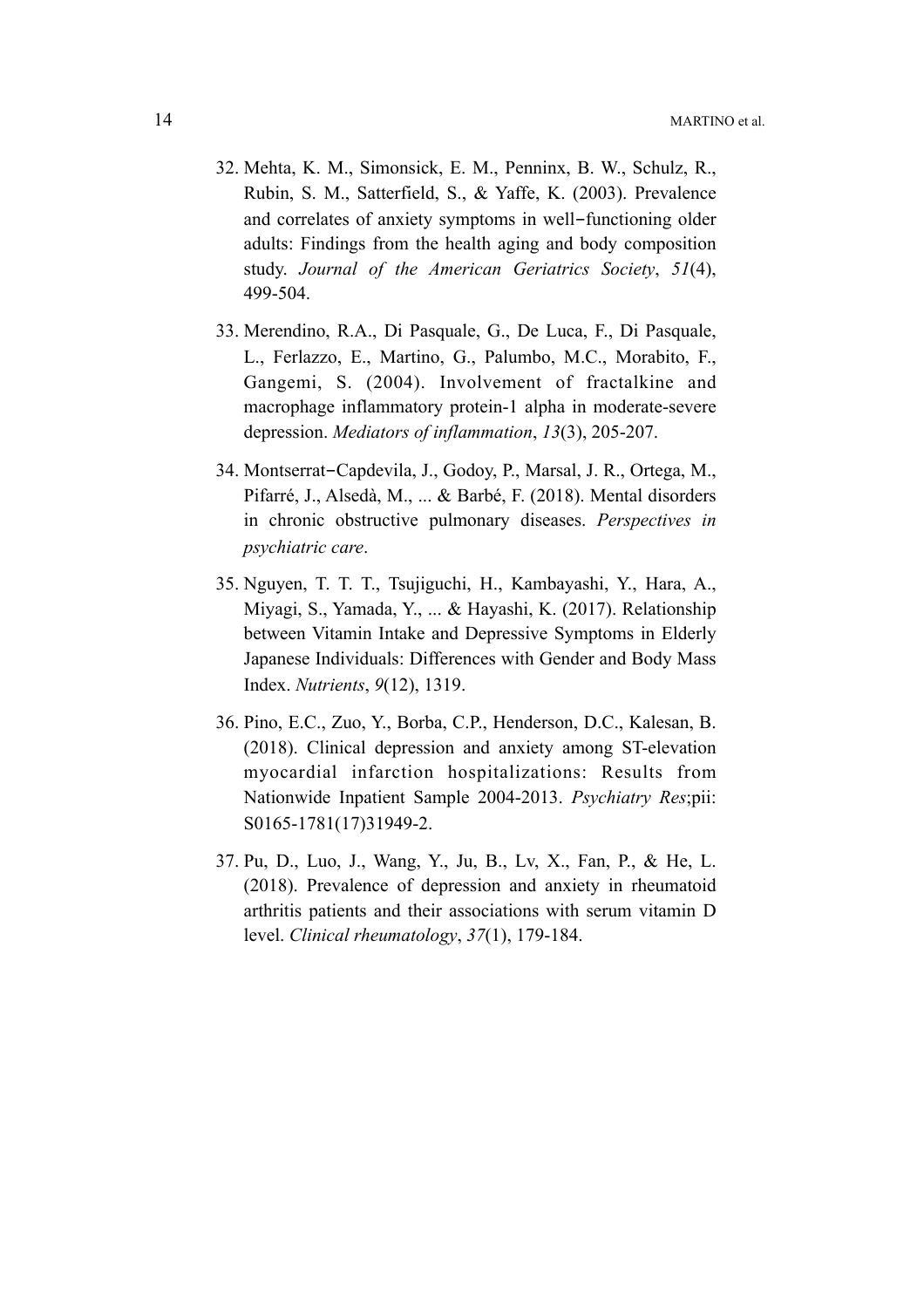### VITAMIN D AND ANXIETY IN POSTMENOPAUSAL WOMEN 15

- 38. Rhoten, B. A., Murphy, B. A., Dietrich, M. S., & Ridner, S. H. (2018). Depressive symptoms, social anxiety, and perceived neck function in patients with head and neck cancer. *Head & neck*.
- 39. Ross, A.C., Manson, J.E., Abrams, S.A., Aloia, J.F., Brannon, P.M., Clinton, S.K., Durazo-Arvizu, R.A., Gallagher, J.C., Gallo, R.L., Jones, G., Kovacs, C.S., Mayne, S.T., Rosen, C.J., Shapses, S.A. (2011). The 2011 report on dietary reference intakes for calcium and vitamin D from the Institute of Medicine: what clinicians need to know. *The Journal of Clinical Endocrinology & Metabolism*, *96*(1), 53-58.
- 40. Smolders, J., Moen, S. M., Damoiseaux, J., Huitinga, I., & Holmøy, T. (2011). Vitamin D in the healthy and inflamed central nervous system: access and function. *Journal of the neurological sciences*, *311*(1), 37-43.
- 41. Timpini, A., Pini, L., Tantucci, C., Cossi, S., & Grassi, V. (2011). Vitamin D and health status in elderly. *Internal and emergency medicine*, *6*(1), 11-21.
- 42. Valipour, G., Saneei, P., & Esmaillzadeh, A. (2014). Serum vitamin D levels in relation to schizophrenia: a systematic review and meta-analysis of observational studies. *The Journal of Clinical Endocrinology & Metabolism*, *99*(10), 3863-3872.
- 43. Vos, T., Allen, C., Arora, M., Barber, R. M., Bhutta, Z. A., Brown, A., ... & Coggeshall, M. (2016). Global, regional, and national incidence, prevalence, and years lived with disability for 310 diseases and injuries, 1990–2015: a systematic analysis for the Global Burden of Disease Study 2015. *The Lancet*, *388*(10053), 1545-1602.